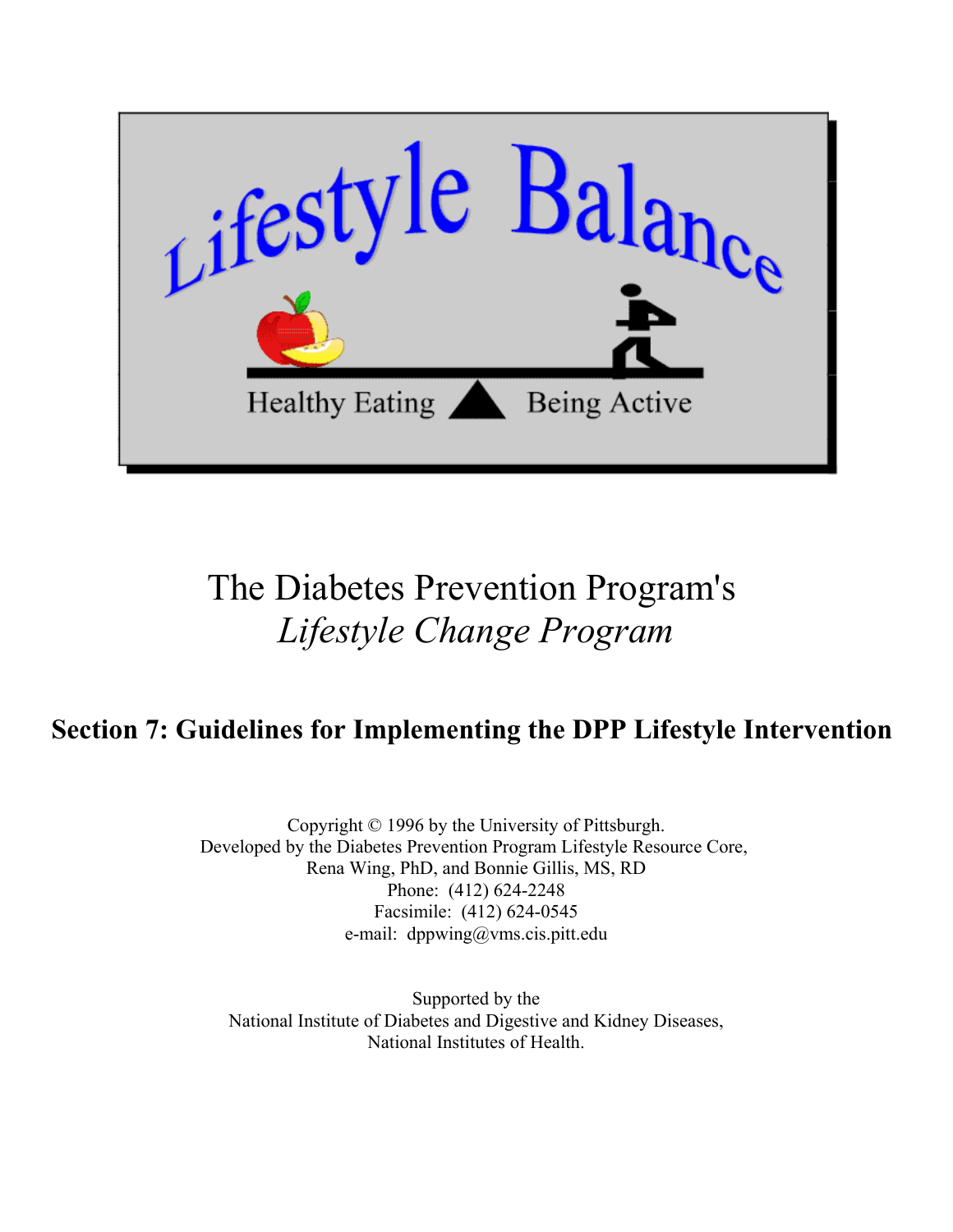# **Section 7: Guidelines for Implementing the DPP Lifestyle Intervention**

# **7.1. Key Principles**

The key principles underlying the DPP lifestyle intervention are:

#### **It is based on clearly defined study goals.**

All participants receive a study goal for weight loss and physical activity. From the beginning of the intervention, the Case Managers should state these goals without equivocation and set high expectations for participants in terms of achieving and maintaining them for the length of the trial. The rationale is that reaching and maintaining the goals is what will reduce the risk of diabetes onset.

#### **The intervention is based on participant self-management.**

Although firm study goals are provided, each participant makes personal choices about how to achieve the goals. This allows flexibility and reinforces the ability of the participants to shape and evaluate their own progress by self-monitoring, developing personal goals and action plans, and problem solving. The role of the Case Manager is to guide and support the participants in the process of self-management.

To achieve a balance between firm study goals and participant self-management, Case Managers will need to draw on all of their professional skills and experience. Central to the success of the intervention is the relationship between Case Manager and lifestyle participant. Ideally, this relationship might be compared to that between a talented coach and a prized member of an athletic team. As "lifestyle coaches," we recommend that Case Managers practice the following.

- **Express support and acceptance** for participants regardless of their progress toward study goals.
- Look for success and build on it, no matter how small or gradual.
- C At the same time, **maintain the highest of standards and expectations.** A Case Manager should not lessen the study goals to match what seems "realistic" or "do-able" for a participant, any more than a health care provider would ask a patient to aim for less than optimal glucose monitoring and regulation. Instead, the Case Manager should express ongoing confidence that the participant will be able to reach and maintain the study goals and then provide the utmost support in helping the participant address any barriers to that end. As we all know, expectations are often self-fulfilling. If expected to do poorly, participants are more likely to do poorly; if expected to do well, many participants will rise to the occasion.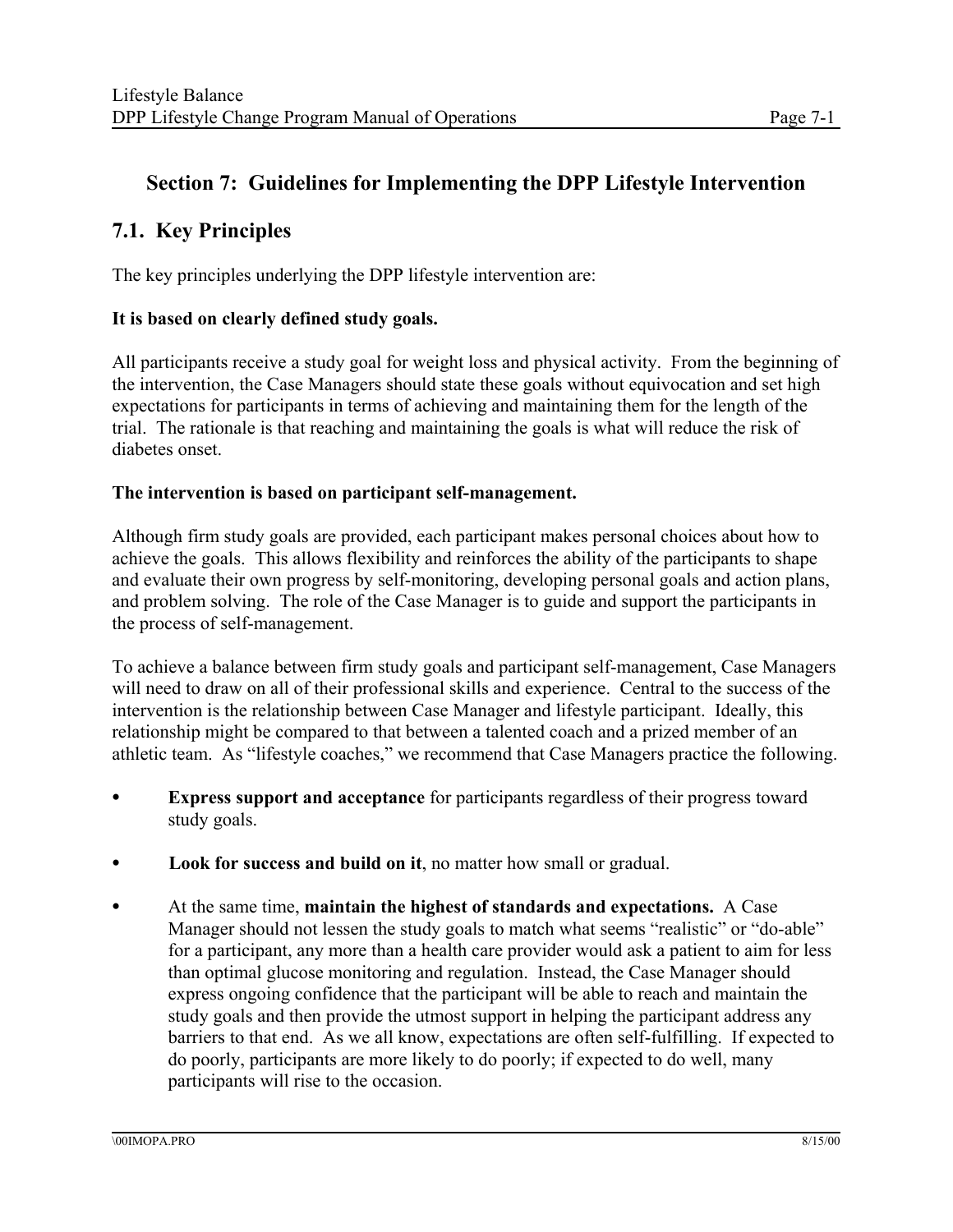- C Along the same lines, **do not assume that a barrier to the study goals exists until it is evident** (for example, that a participant who has a lower level of education will be unable to calculate fat grams when self-monitoring). Such assumptions are often based on hidden biases that may prove false (for example, many interventionists have reported that it is the less educated participants who do the most thorough self-monitoring).
- When barriers do become evident, involve the participant as much as possible in **addressing them, through goal setting and problem solving.** Use and convey an experimental approach--the evidence of a barrier is not a sign of failure on the part of the coach or the participant but rather is a valuable piece of information to be used to design and test a better experiment, together.
- **Be the expert.** Be confident and firm when assigning the strategies for change presented in the intervention (such as self-monitoring of fat gram intake and physical activity). Stress that previous research has shown these strategies to be highly successful for many, many people. However, be flexible about using other strategies as needed. Information and behavioral strategies have been included in the intervention because of their likelihood of enhancing achievement and maintenance of the study goals, not as ends in themselves.

#### **The intervention is to be tailored to participant lifestyle, learning style, and culture.**

The DPP lifestyle intervention program should be tailored to each participant's lifestyle, learning style, and culture. Many, many factors (such as ethnic heritage, socioeconomic status, marital status, and roles at work and at home) will have an impact on the eating and activity behaviors of participants. Such factors will also be at work in the lives of the Lifestyle Coaches themselves and will influence the way they interact with participants.

Lifestyle Coaches should therefore remain open and sensitive to whatever factors may be important to each individual participant and at the same time, avoid stereotyping or making assumptions. The goal is to implement the DPP lifestyle intervention with awareness, consideration, and careful communication so that differences can be used to enhance the intervention rather than get in its way.

Some points to keep in mind regardless of a participant's lifestyle or cultural heritage:

- Be careful to avoid interpreting a behavior within your own cultural context without asking.
- Low-literacy English is not a sign of intelligence or a predictor of success in the DPP.

See Appendix C for additional information on tailoring the intervention to diverse populations.

#### **7.2. Core Curriculum**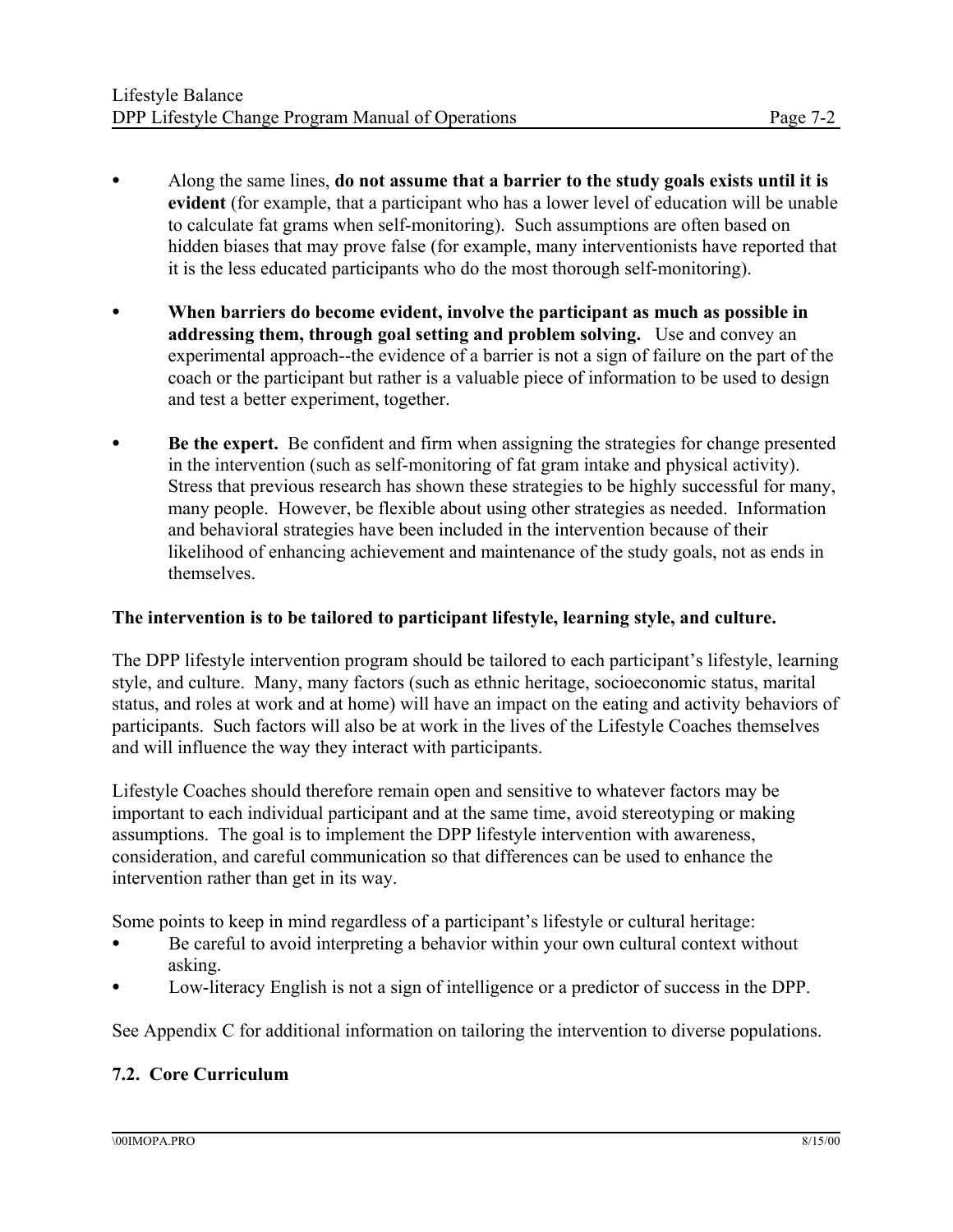The first part of the DPP lifestyle intervention program, called the "core curriculum," is the most structured phase of the intervention. In the core curriculum, all participants are taught the same basic information about weight loss and physical activity and are given the opportunity to practice related behavioral skills both during the intervention sessions and at home. Also it is during the core curriculum that the Lifestyle Coaches and lifestyle participants get to know each other and learn how best to work together to achieve the study goals. In the remaining 3 to 6 years of the intervention, Case Managers are given much more flexibility to focus on issues of particular relevance to the individual participant.

### **7.2.1. Type and Frequency of Contact During the Core Curriculum**

Participants must be seen a **minimum of 16 times during the core curriculum**, and the **entire curriculum must be presented within 24 weeks**. Although the exact schedule of visits will vary depending on holidays, illnesses, travel, and so on, we strongly recommend that participants are seen weekly for at least 20 of the 24 weeks. If this is not possible, another option would be to meet with the participant weekly for the first eight or 12 sessions and then every other week for the remainder of the 24 weeks. More frequent contact schedules have been shown to produce greater weight losses, so the maximum frequency of contact should be maintained as long as possible, given participant willingness and staff and budget constraints. The tool box for attendance specifies procedures to be tried if participants are not attending sessions and when calls to the LRC are to be made. Phone calls to participants between visits may be helpful and can be used to reinforce and encourage behavior change.

Participants will be seen on an individual basis during the core curriculum. Only a few participants per clinical center will be randomized to the intervention program each month, making group sessions impractical. Also, individual contacts are ideal for tailoring the presentation of the intervention to the educational needs of each participant. Individual sessions should be scheduled at times most convenient to the participant, for example, in the evening for participants who work during the day and prefer evening appointments.

A family member or other support person may be invited to attend any or all sessions. Decisions about whether to include another family member or support person should be based on the participant's wishes.

In some cases, several participants may be randomized to the lifestyle intervention at approximately the same time. In these situations the intervention sessions may be conducted with a small group of participants. However, care must be taken that the time is convenient to all participants, that the arrangement is agreeable to all, and that "make-up" individual sessions are conducted as needed. In addition, no participant should wait more than two months between randomization and the start of the core curriculum.

#### **7.2.2. Role of the DPP Staff**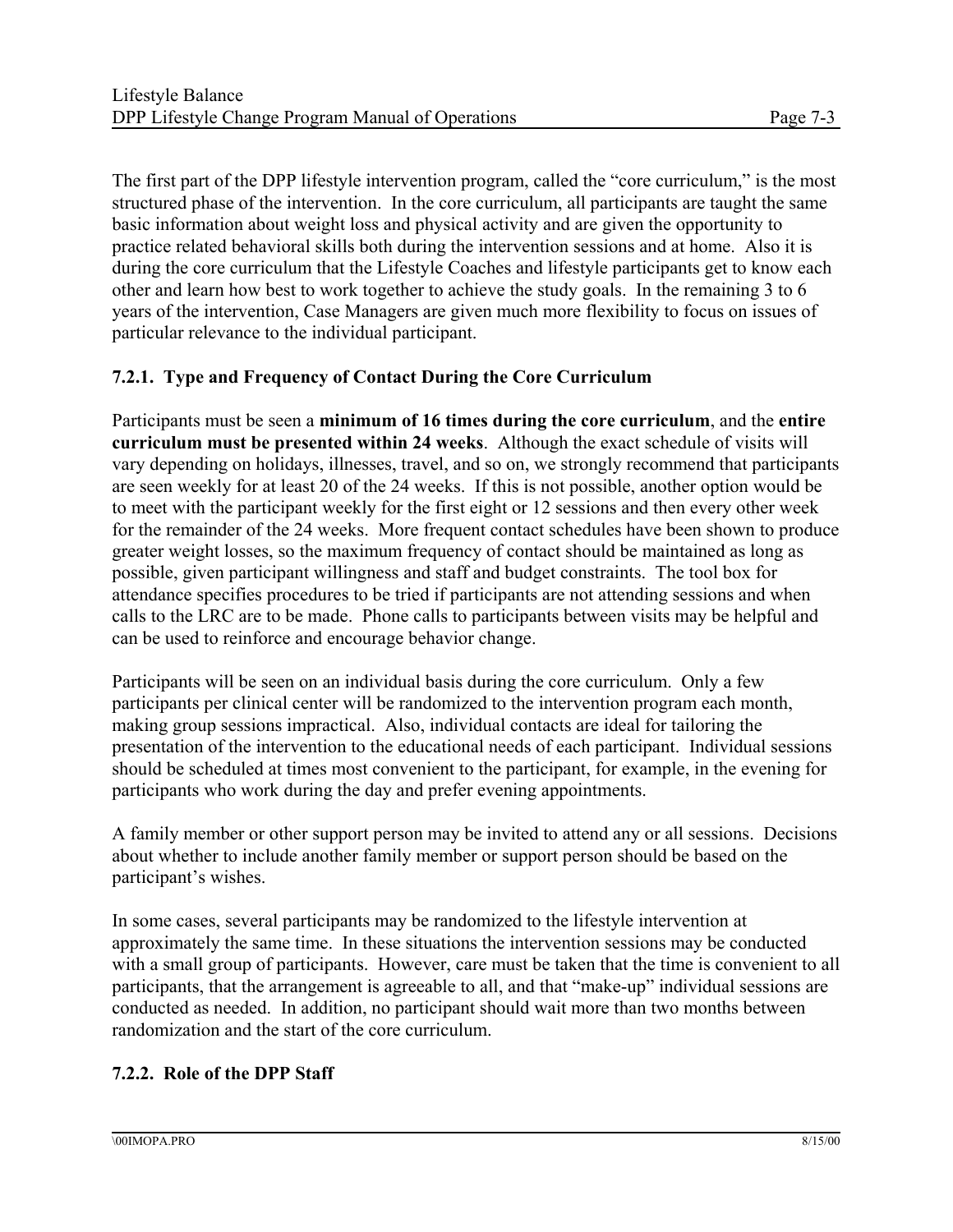The first eight and any four of the second eight sessions must be presented by the Case Manager. The remaining four of the second eight sessions may be presented by a peer or home health aide who has received appropriate training and supervision or by a local expert in behavioral psychology, nutrition, or physical activity (see Section 3).

The intended role of the Case Manager, or other staff member who presents the core curriculum sessions, is one of educator, facilitator, and "coach." The participant is responsible for implementing and evaluating strategies to reach the study goals, with the support and guidance of the Case Manager or other staff. Self-monitoring, goal setting, and home activities are included in each session to reinforce the participant's sense of personal responsibility for the success of the intervention.

#### **7.2.3. Location of Core Curriculum Sessions**

Most core curriculum sessions should be held in a private room in a clinic or similar setting. A scale (balance beam or digital electric) must be available so that the participant can be weighed at each session. On some occasions, the Case Manager may wish to conduct a session while taking a walk with the participant, at the participant's home, or at another location selected for an educational goal, such as at a restaurant. However, the location should enhance rather than distract from the basic content of the session. Because the core curriculum sessions are dense with fundamental information and skills, it may be best to reserve most alternate locations for sessions held during the maintenance period, for example, holding a group supermarket tour at a grocery store.

#### **7.2.4. Maintaining the Basic Content and Sequence of Core Curriculum Sessions**

The basic content and sequence of the core curriculum sessions must be consistent across clinical centers and from participant to participant within each center. Otherwise, at the end of the trial we will not be able to describe the intervention program as implemented or draw conclusions about its efficacy. Specific instructions for conducting each core curriculum session are given in Appendix A.

DPP lifestyle participants are given a choice as to which intervention goal to focus on first, either weight loss or physical activity. This choice determines the sequence of the first eight sessions, and the scripts in Appendix A include guidelines for conducting both sequences. The scripts for Sessions 2-8 are numbered as follows: the first number indicates the sequence for participants who focus on the physical activity goal first, or do not express a preference; the second number indicates the sequence for participants who focus on the weight loss goal first.

After the participant decides whether to start with activity or weight loss, the Case Manager should select the appropriate sequence of materials and then **proceed through the 16 sessions in the order prescribed**. This will ensure that all participants receive the same intervention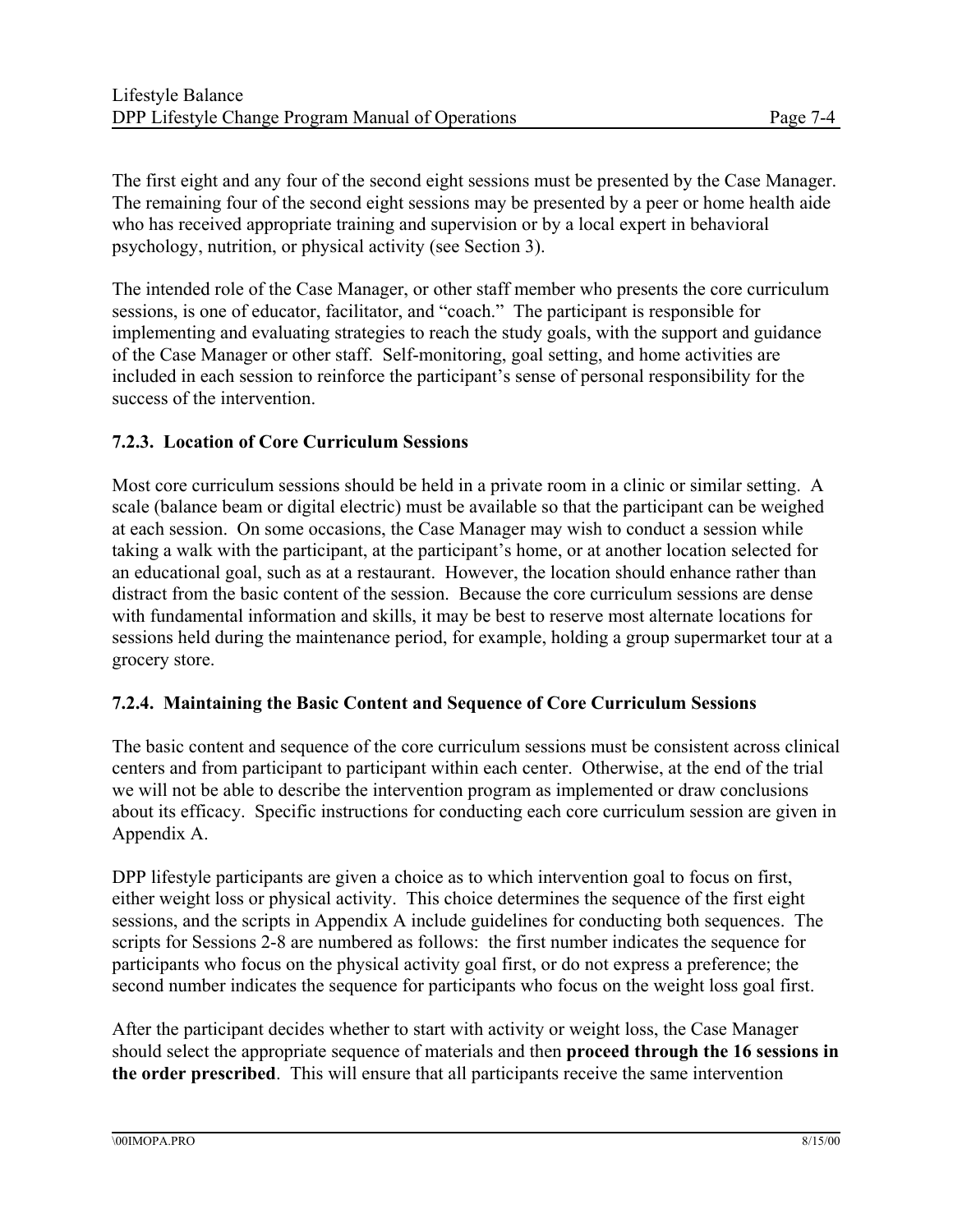program, that sessions on physical activity, nutrition, and behavioral topics are interspersed, and that topics that build on those presented earlier come in the correct sequence.

We anticipate that for most participants, one session will be presented at each meeting. However, if a participant is having trouble with a particular topic, it may be desirable to stay on that topic for an extra meeting. For example, the session "Be a Fat Detective" is particularly dense with information and skills and could be divided into two meetings, especially if a participant has difficulty learning to use the self-monitoring tools. At a minimum, one new session should be presented every two weeks, and the entire 16 sessions of the core curriculum should be completed in 24 weeks.

If a participant is having trouble in an area and the session on that topic does not occur until later in the core curriculum, the Case Manager should briefly address the issue and problem solve with the participant as appropriate. At the same time, the Case Manager should keep the focus on the topic for the current session and delay the formal presentation of the other material until it appears in the standard curriculum. For example, during the session "Be a Fat Detective" (either Session 4 or 2), a participant might say, "I eat out for lunch all the time. How can I find low-fat foods when I eat out?" The Case Manager might suggest that the participant:

- a. Use the Fat Counter to self-monitor when he eats out just as he would at other times, and if a food isn't in the Counter, find one that is the most similar,
- b. Ask the waiter for any nutrient information, if available, and
- c. For the next session, bring in any nutrient information he collects plus menus from the restaurants he eats at during the week and together the participant and Case Manager will estimate the fat grams for various choices on the menus.

This response keeps the focus of the session on self-monitoring, rather than shifting it to a lengthy discussion of various strategies for healthy eating when eating out, which is formally presented in Session 10, "Four Keys to Healthy Eating Out." Indeed, many participants will be faced with challenges related to eating out before Session 10, but the topic formally appears this late in the curriculum because the session builds on previous sessions that address selfmonitoring, cues, and problem solving. Similarly, if a participant says he will be unable to lower his fat intake or increase his physical activity because of family pressures, lack of motivation, and so on, the problems raised by the participant should be discussed and strategies suggested to deal with the problem. However, the formal presentation of social support, problem solving, lapses, and so on, would be held until the appropriate session.

#### **7.2.5. Guidelines for Tailoring the Presentation of the Core Curriculum Sessions**

While maintaining a standard curriculum in terms of the basic content and sequence of the sessions, the Case Manager should tailor the presentation of the sessions to each participant's learning style, stage of change, and progress toward the study goals. For instance, the Case Manager should explain concepts in the sessions by using examples that are relevant to a participant's ethnicity, financial means, and preferences. The Case Manager should feel free to replace any of the examples given in Appendix A and on participant work sheets with other,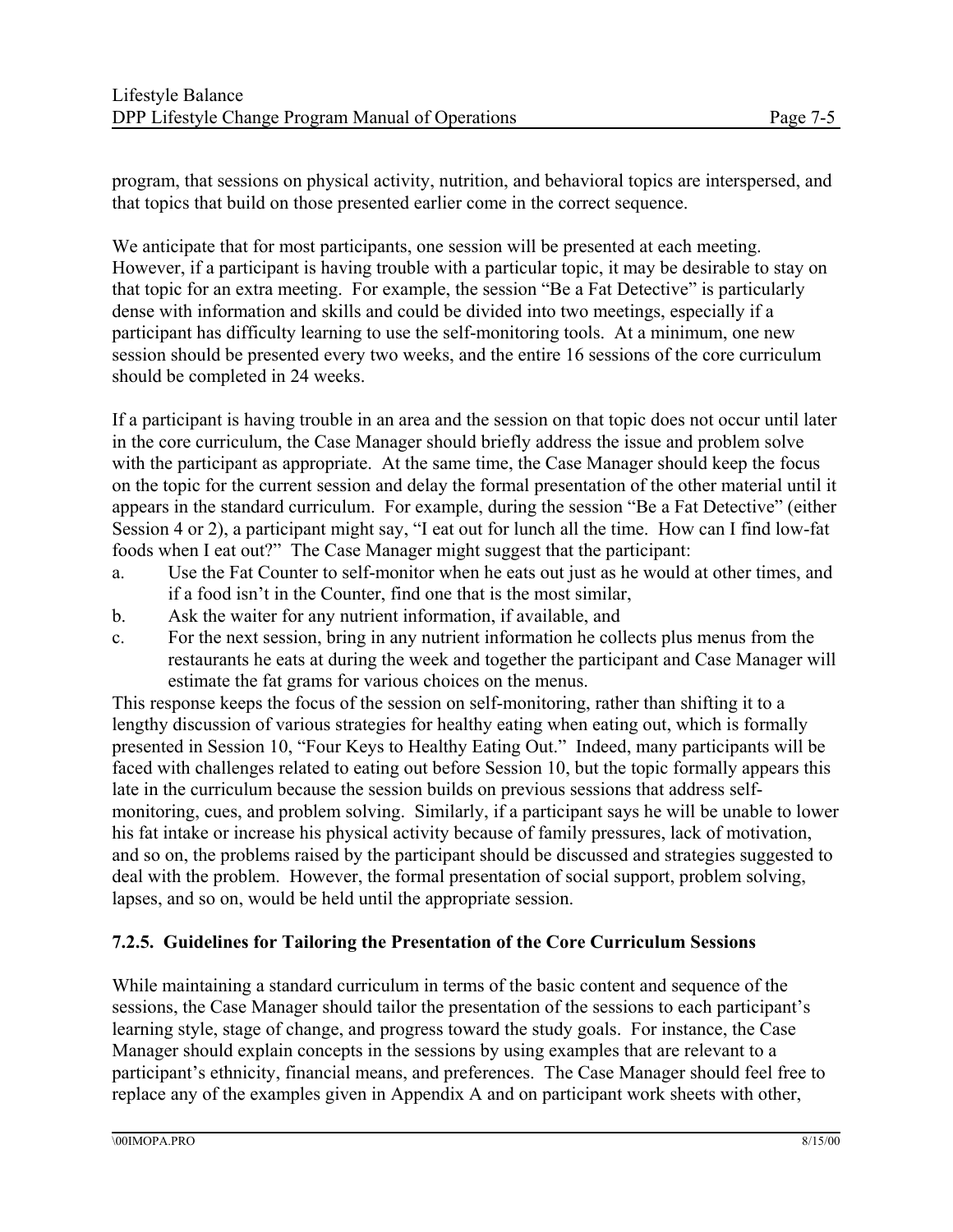more relevant, examples. Similarly, the Case Manager should feel free to use supplementary educational aides if it is clear that this approach will enhance learning for a participant and not draw attention or time away from the basic concepts presented.

Some examples of appropriate ways to tailor a session: Displaying test tubes filled with shortening to varying levels to illustrate the fat content of different foods, providing individual samples of low-fat food products to taste.

Some examples of inappropriate ways to tailor a session: Having a hypnotist come to the session on motivation; dropping the session on slips because the participant has not had any lapses; presenting a cooking demonstration on low-fat vegetarian cooking at the session entitled, "Healthy Eating." (This last example is considered inappropriate because it would take time away from the many basic concepts to be presented at this session and would not be relevant to all participants. However, this topic *may be appropriate for a group session during maintenance*  if a number of participants express a need for or interest in this topic.)

#### **7.2.6. Guidelines for Using the Participant Work Sheets**

Each DPP lifestyle participant will be given a three-ring binder **and at each session will receive a copy of the materials for that session.** Participants are *not* to be given the entire set of materials at one time. Participants should take the binder home with them at the end of each session and bring it to the next session.

The Case Manager should use the participant work sheets during the session to present the main points while the participant follows along. The Case Manager and participant should feel free to write or draw on the work sheets, indicating points of emphasis, adding examples, and so on. The participant should fill in any blanks or complete any practice activities in his or her own words whenever possible.

The work sheets are to be inserted into the participant's study notebook during or at the end of the session.

#### **7.2.7. Use of Supplemental Materials and Tools of Presentation During the Core Curriculum**

The core curriculum is the most structured part of the intervention. A great deal of information is presented to participants during this phase, and there is concern that participants not be overloaded with additional information and related materials. For this reason, **no supplemental materials should be given to participants without prior approval from the LRC**. Similarly, any tools of presentation that an individual clinical center or Case Manager would like to use should be sent to the LRC for review beforehand. This process is designed to help the Case Managers maintain the needed focus of each session, and it will also allow the LRC to bring supplemental materials and tools of presentation to the attention of the other clinical centers so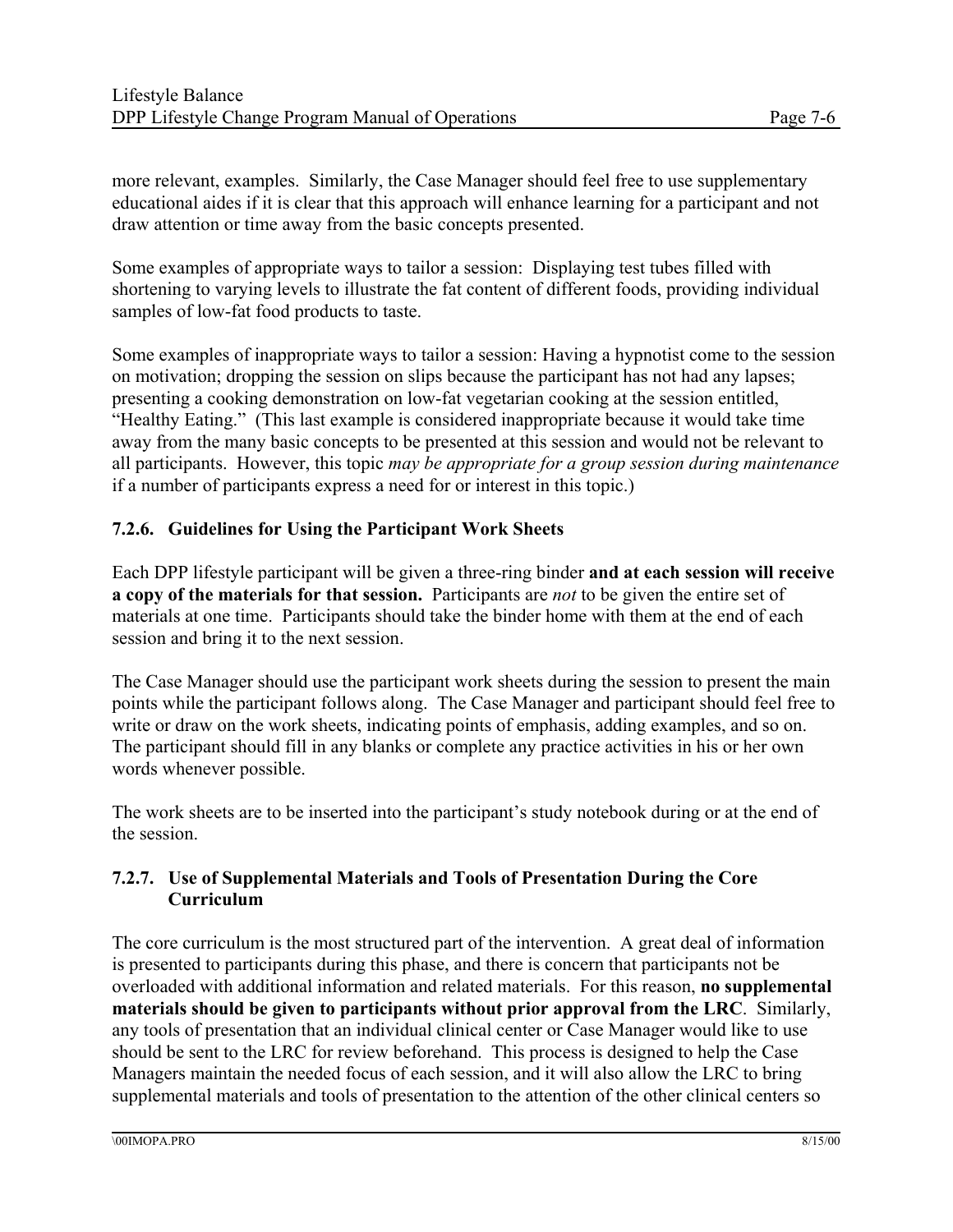that all can benefit. It is important that Case Managers realize that more information is not always better. In fact, the key concepts of the intervention may be lost if participants are given too much information or too many handouts.

If a participant asks for more detailed information on a topic or asks for information on a topic not presented in the curriculum (for example, the cholesterol content of foods), we caution Case Managers to evaluate the request carefully before proceeding. For example, at first glance, it may seem that more highly educated participants who ask for additional information should be given as much information as possible to encourage their sustained interest and adherence. However, the opposite may be the case if a participant is "intellectualizing" rather than dealing with the behavioral issues that need to be addressed if change is to occur.

To evaluate when and whether to provide additional information, consider the following:

- Did the participant ask technical questions indicating the desire for additional information or seem interested in knowing more?
- C If yes, would additional information address the questions or interests **and** increase the likelihood of the participant reaching the goals for lifestyle change?
- If yes, provide the information. If no, determine how to move the focus back to the lifestyle change issue at hand.

In most cases, it may be best to hold additional information until after the core curriculum. Case Managers and participants may find it helpful to remember that the intervention extends over several years. It is best to present new skills and information slowly and have participants practice these new skills before adding others.

Finally, Case Managers are to present **only** the strategies described in the protocol and approved for use in the tool boxes or by the LRC. Strategies that have worked for a friend who has tried to lose weight (e.g., a nutrient bar or shake or an unusual exercise machine) should not be recommended to participants without prior approval from the LRC.

#### **7.2.8. General Guidelines for Conducting a Core Curriculum Session**

Specific guidelines for conducting each core curriculum session are given in Appendix A. General guidelines are given below.

Before the participant arrives for each core curriculum session, the Case Manager should:

- e Review the participant's chart and the script in Appendix A for the previous session, noting the home activities assigned, action plans made, and any other pertinent issues.
- C If applicable, review and comment in writing on any Keeping Track books returned at the previous session.
- Review the script for the upcoming session in Appendix A.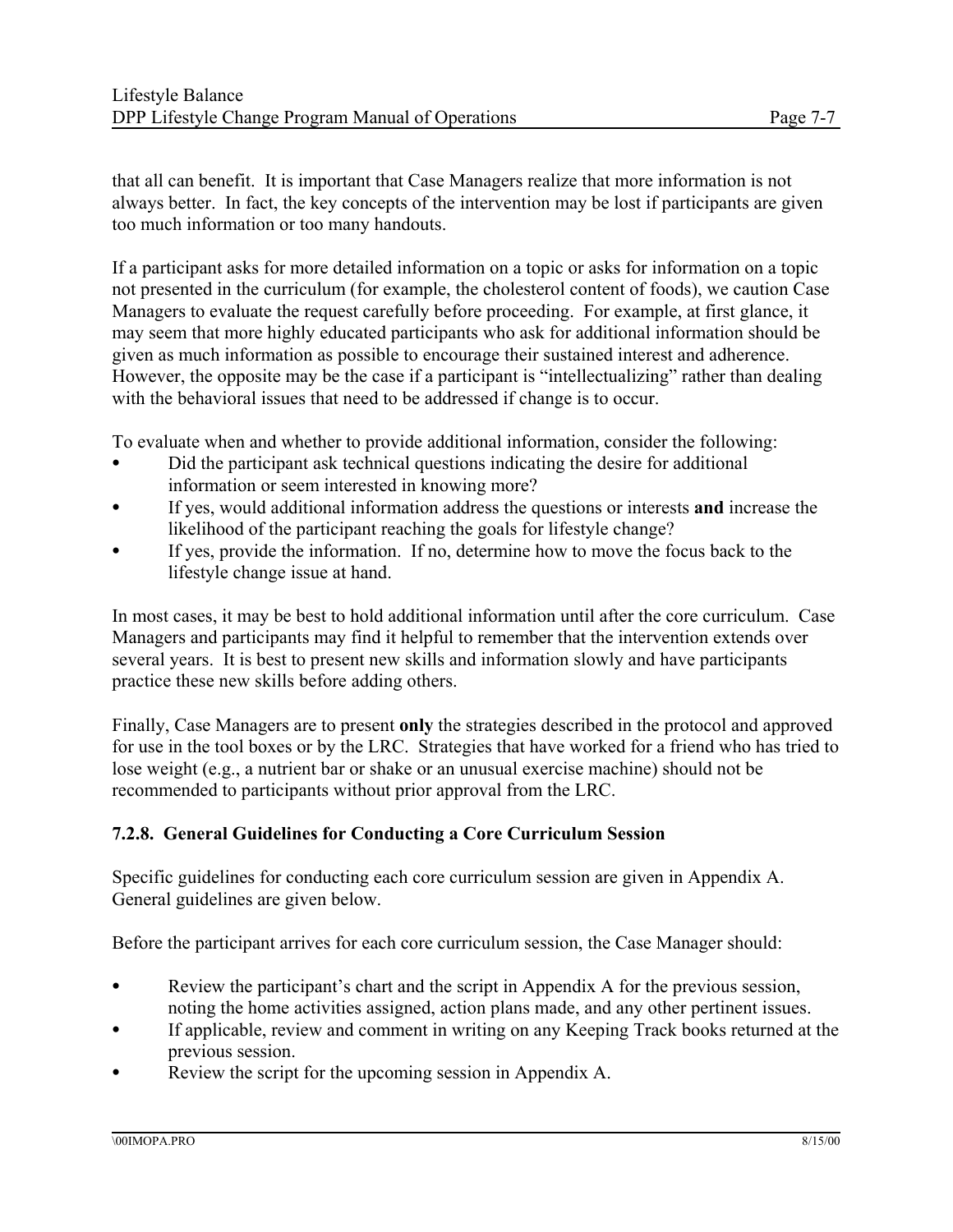$\bullet$  Prepare all materials required for the session, including supplementary materials suggested in the tool boxes or Appendix A, if appropriate, and any small motivational items (such as mugs, key chains, and so on) to be distributed.

During every core curriculum session, the Case Manager should perform the following, in the sequence given here, unless otherwise indicated in Appendix A. The entire session should last from 30 to 45 minutes, with the exception of Session 1 which is likely to last 1 hour.

#### **1. Weigh the participant.**

Participants should be weighed in private at the beginning of each session. Weight can be taken with either a balance beam or a digital scale. The type of scale is not important, but an effort should be made to use the same scale throughout the study. Participants should be weighed in street clothes, without shoes.

Record the weight on the DPP Lifestyle Intervention Data Form, and have the participant graph the weight in the participant's notebook.

2. **Receive and review any Keeping Track records** completed since the last session. Record summary data for both weight and physical activity on the Lifestyle Intervention Data Form, as instructed on the form. Give the participant feedback and helpful suggestions and enter the weight and physical activity on the graphs in the participant's study notebook. Participants should be encouraged to complete the graphs themselves, if possible.

For the first few core curriculum sessions, Appendix A provides detailed guidelines for reviewing Keeping Track records with participants. At later sessions, a briefer review will be sufficient in most cases, and comments will most likely focus less on the process of self-monitoring and more on the specific behavioral or other goals emphasized at that point in the intervention. At any time, however, the Case Manager should be alert to any lapse in basic self-monitoring skills that may have an impact on achievement of the study goals and should review the skills as necessary.

Throughout the trial, the Case Manager should praise some aspect of the records returned, no matter how small (for example, the Case Manager should not overlook the very fact that the records were returned, regardless of whether goals were reached or the quality of the record keeping). In addition, Case Managers should be careful not to discourage participants by providing too many suggestions for improvement.

#### 3. **Discuss successes and difficulties in meeting the study goals** since the last session.